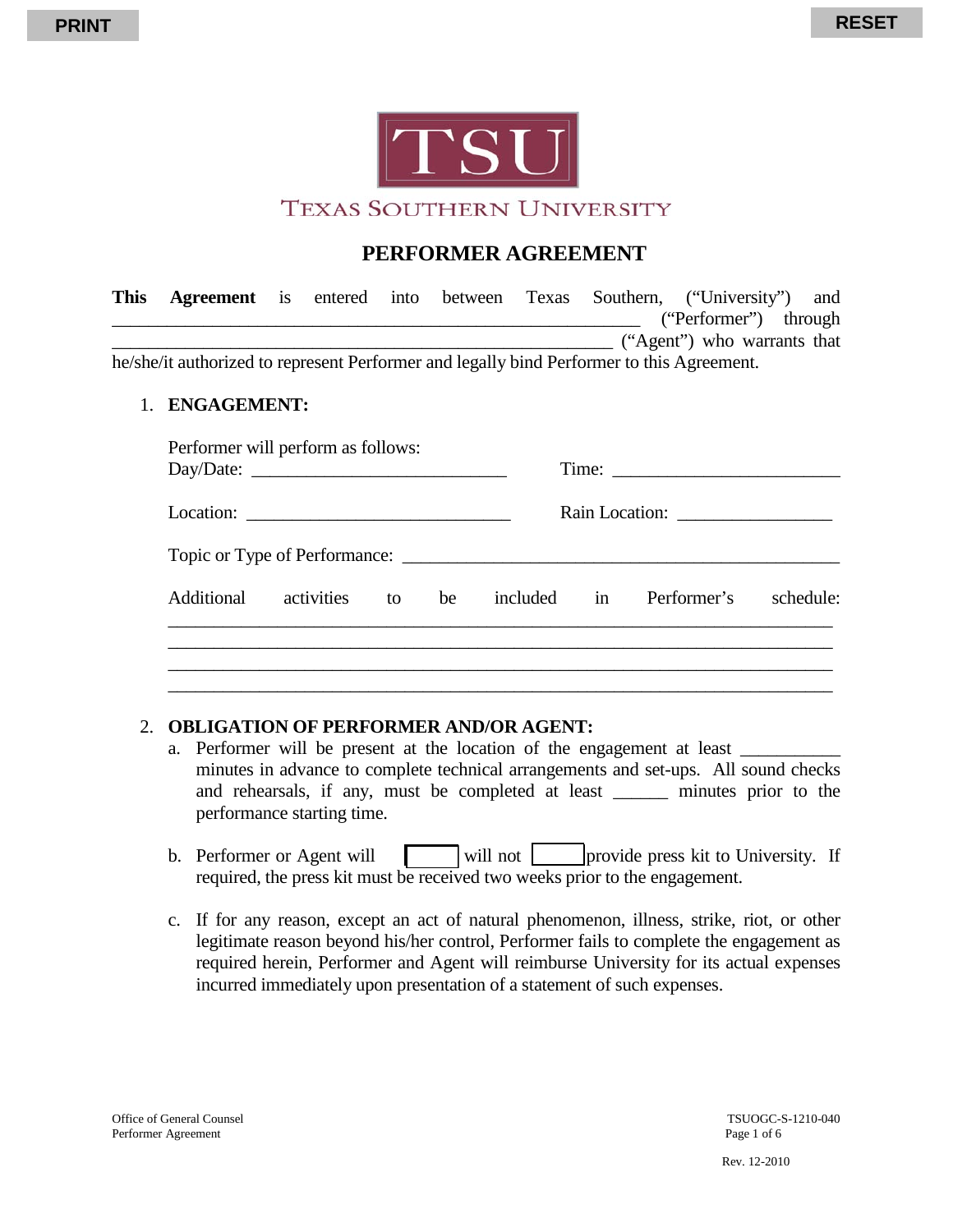

- d. If Performer arrives at the location of the engagement and/or performs under the influence of intoxicating beverages, narcotics, or drugs, University may cancel this Agreement with no liability on the part of University and no payment due to Performer.
- e. Performer and Agent warrant Performer will not commit any slander or incite the listeners to an imminent threat of riot, civil disorder, or other illegal act. Performer and Agent agree to indemnify, defend and hold University, its regents, officers, agents, and employees, harmless from any claims, losses, suits, proceedings, damages or liabilities, including attorney's fees, for property damage, personal injury, death or any other cause of action that arises out of or is based, in whole or in part, upon any act or failure to act by Performer or Agent and/or their officers, agents and employees in performing the Services under this Agreement. Performer and Agent will reimburse University for any legal or other expenses incurred by University in connection with investigating or defending against such claims, losses, or suits, proceedings, damages or liabilities, as and when such expenses are incurred. University reserves the right to settle any claim, proceedings, or suit at any time.
- f. Any royalty fees (e.g., BMI, ASCAP, SECAC, AGVA) or union dues which may be required in addition to the compensation for artist's services agreed upon are the responsibility of Performer or Agent, not University.
- g. Performer and Agent agree to abide by all University, local, state and federal regulations, laws, ordinances, and policies, which may be applicable in the performance of meeting the conditions specified in the agreement.
- h. It is understood and agreed that Performer will not solicit funds or contributions either directly or through the sale of materials unless prior written permission is obtained from University \_\_\_\_\_\_\_ days prior to the performance and solicitation permit is approved.
- i. It is specifically agreed that Performer and Agent, in fulfilling the terms and conditions of this Agreement, are acting as independent contractors and not as agents or employees of the University.

## 3. **OBLIGATIONS OF UNIVERSITY**

a. University will provide the facility and security, if necessary, for the engagement. Additional facilities and equipment to be provided:

\_\_\_\_\_\_\_\_\_\_\_\_\_\_\_\_\_\_\_\_\_\_\_\_\_\_\_\_\_\_\_\_\_\_\_\_\_\_\_\_\_\_\_\_\_\_\_\_\_\_\_\_\_\_\_\_\_\_\_\_\_\_\_\_\_\_\_\_\_\_ \_\_\_\_\_\_\_\_\_\_\_\_\_\_\_\_\_\_\_\_\_\_\_\_\_\_\_\_\_\_\_\_\_\_\_\_\_\_\_\_\_\_\_\_\_\_\_\_\_\_\_\_\_\_\_\_\_\_\_\_\_\_\_\_\_\_\_\_\_\_ \_\_\_\_\_\_\_\_\_\_\_\_\_\_\_\_\_\_\_\_\_\_\_\_\_\_\_\_\_\_\_\_\_\_\_\_\_\_\_\_\_\_\_\_\_\_\_\_\_\_\_\_\_\_\_\_\_\_\_\_\_\_\_\_\_\_\_\_\_\_ \_\_\_\_\_\_\_\_\_\_\_\_\_\_\_\_\_\_\_\_\_\_\_\_\_\_\_\_\_\_\_\_\_\_\_\_\_\_\_\_\_\_\_\_\_\_\_\_\_\_\_\_\_\_\_\_\_\_\_\_\_\_\_\_\_\_\_\_\_

Office of General Counsel<br>
Performer Agreement<br>
Page 2 of 6 Performer Agreement

Rev. 12-2010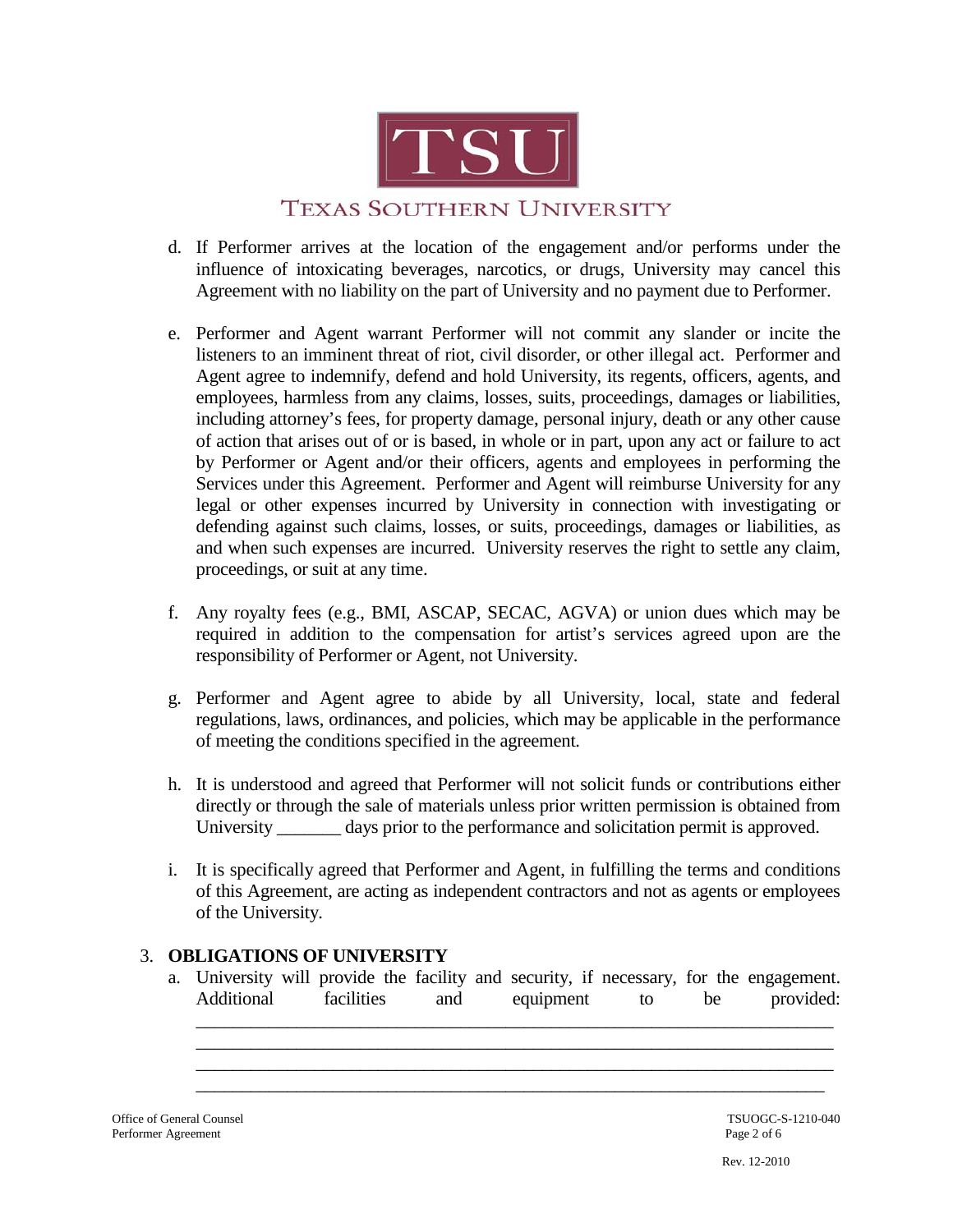

- b. University will publicize the engagement according to its own policies and procedures.
- c. University may provide a photographer, and all negatives and prints will remain the property of University with the condition that they will not be used for commercial gain or any other purpose other than University promotional materials.
- d. University may  $\Box$  may not video record the event. If permission is given for video recording, the following portion may be recorded: \_\_\_\_\_\_\_\_\_\_\_\_\_\_\_\_\_\_\_\_\_\_\_\_\_\_\_\_\_\_\_\_\_\_\_\_\_\_\_\_\_\_\_\_\_\_\_\_\_\_\_\_\_\_\_\_\_\_\_\_\_\_\_\_\_\_\_\_\_\_

\_\_\_\_\_\_\_\_\_\_\_\_\_\_\_\_\_\_\_\_\_\_\_\_\_\_\_\_\_\_\_\_\_\_\_\_\_\_\_\_\_\_\_\_\_\_\_\_\_\_\_\_\_\_\_\_\_\_\_\_\_\_\_\_\_\_\_\_\_\_ \_\_\_\_\_\_\_\_\_\_\_\_\_\_\_\_\_\_\_\_\_\_\_\_\_\_\_\_\_\_\_\_\_\_\_\_\_\_\_\_\_\_\_\_\_\_\_\_\_\_\_\_\_\_\_\_\_\_\_\_\_\_\_\_\_\_\_\_\_

If the event is video recorded, all tapes shall remain the property of University for such use as determined by the University with the condition that it will not be used for commercial gain or used by any other than University.

e. University will provide food, lodging and transportation as detailed below [If none, state "NONE"]:

\_\_\_\_\_\_\_\_\_\_\_\_\_\_\_\_\_\_\_\_\_\_\_\_\_\_\_\_\_\_\_\_\_\_\_\_\_\_\_\_\_\_\_\_\_\_\_\_\_\_\_\_\_\_\_\_\_\_\_\_\_\_\_\_\_\_\_\_\_\_

\_\_\_\_\_\_\_\_\_\_\_\_\_\_\_\_\_\_\_\_\_\_\_\_\_\_\_\_\_\_\_\_\_\_\_\_\_\_\_\_\_\_\_\_\_\_\_\_\_\_\_\_\_\_\_\_\_\_\_\_\_\_\_\_\_\_\_\_\_\_ \_\_\_\_\_\_\_\_\_\_\_\_\_\_\_\_\_\_\_\_\_\_\_\_\_\_\_\_\_\_\_\_\_\_\_\_\_\_\_\_\_\_\_\_\_\_\_\_\_\_\_\_\_\_\_\_\_\_\_\_\_\_\_\_\_\_\_\_\_

- f. University is hereby relieved of any liability if unable to meet the responsibilities of the agreement because of any natural phenomenon, riots, epidemics, strikes, any act or order of public authority, or any other cause similar or dissimilar beyond the control of University. Furthermore, if such acts or conditions occur, University is not liable for any damage which Performer, his/her employees, or representative might suffer.
- g. University shall be the only party authorized to issue complimentary tickets to the performances; however, upon request by Performer or Agent no later than working days prior to the performance, a maximum of \_\_\_\_\_\_ complimentary tickets shall be given to Performer or Agent.
- h. University or Performer can terminate this agreement in writing at any time with \_\_\_\_\_\_\_ days notice. University shall only be liable for payment of services and expenses incurred prior to termination. If University has paid a deposit to Performer and Performer terminates this agreement or cancels, Performer shall refund any deposit to University within ten (ten) days.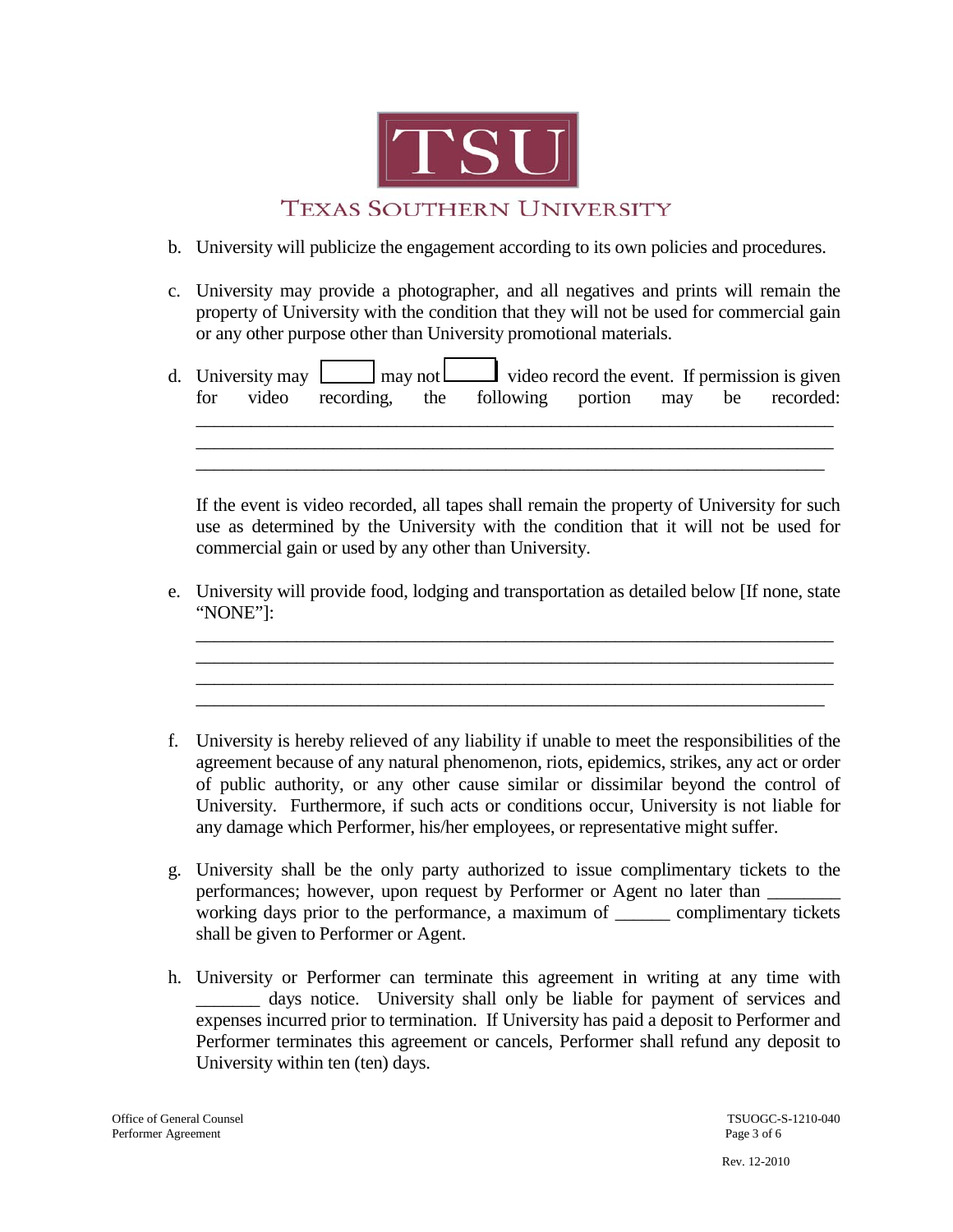

## 4. **COMPENSATION:**

\_\_\_\_\_\_\_\_\_\_\_\_\_\_\_\_\_.

- a. The total amount to paid to Performer under this agreement shall not exceed: \$
- b. The total amount of obligation to University will be limited to \$ \_\_\_\_\_\_\_\_\_\_\_\_\_\_\_\_\_\_\_\_\_\_ paid to Performer and \$\_\_\_\_\_\_\_\_\_\_\_\_\_\_\_\_\_ paid for food, lodging and transportation.
- c. University agrees to pay Performer by University check at the conclusion of the engagement provided Performer or Agent returns this Agreement \_\_\_\_\_\_\_ working days prior to the engagement.

## 5. **GENERAL PROVISIONS:**

- a. This agreement shall be governed and interpreted under the laws of the State of Texas.
- b. All applicable laws, regulations, and University policies and procedures relative to conduct on University premises shall govern the services provided under this Agreement.
- c. All contracts require the written approval of Texas Southern's Vice President of Student Affairs (in addition to other required signature pursuant to applicable University policy) at least five days prior to the performance.
- d. For agreements between University and a corporation: Performer or Agent certifies that upon the effective date of this Agreement, it is either 1. Not delinquent in payment of State of Texas corporate franchise taxes, or 2. Not subject to the payment of such taxes. Performer or Agent agrees that any false statement with respect to franchise tax status shall be material breach hereof, and University shall be entitled to terminate this agreement upon written notice thereof to Performer or Agent.
- e. Under section 231.006 of the Family Code, Performer or Agent certifies that the individual or business entity named in this contract is not ineligible to receive the specified payments under this contract and that this Agreement may be terminated and payment may be withheld if this certification is inaccurate.
- f. Alternative Dispute Resolution: The dispute resolution process provided for in Chapter 2260 of the Texas Government Code shall be used, as further described

Office of General Counsel<br>
Performer Agreement<br>
Page 4 of 6 Performer Agreement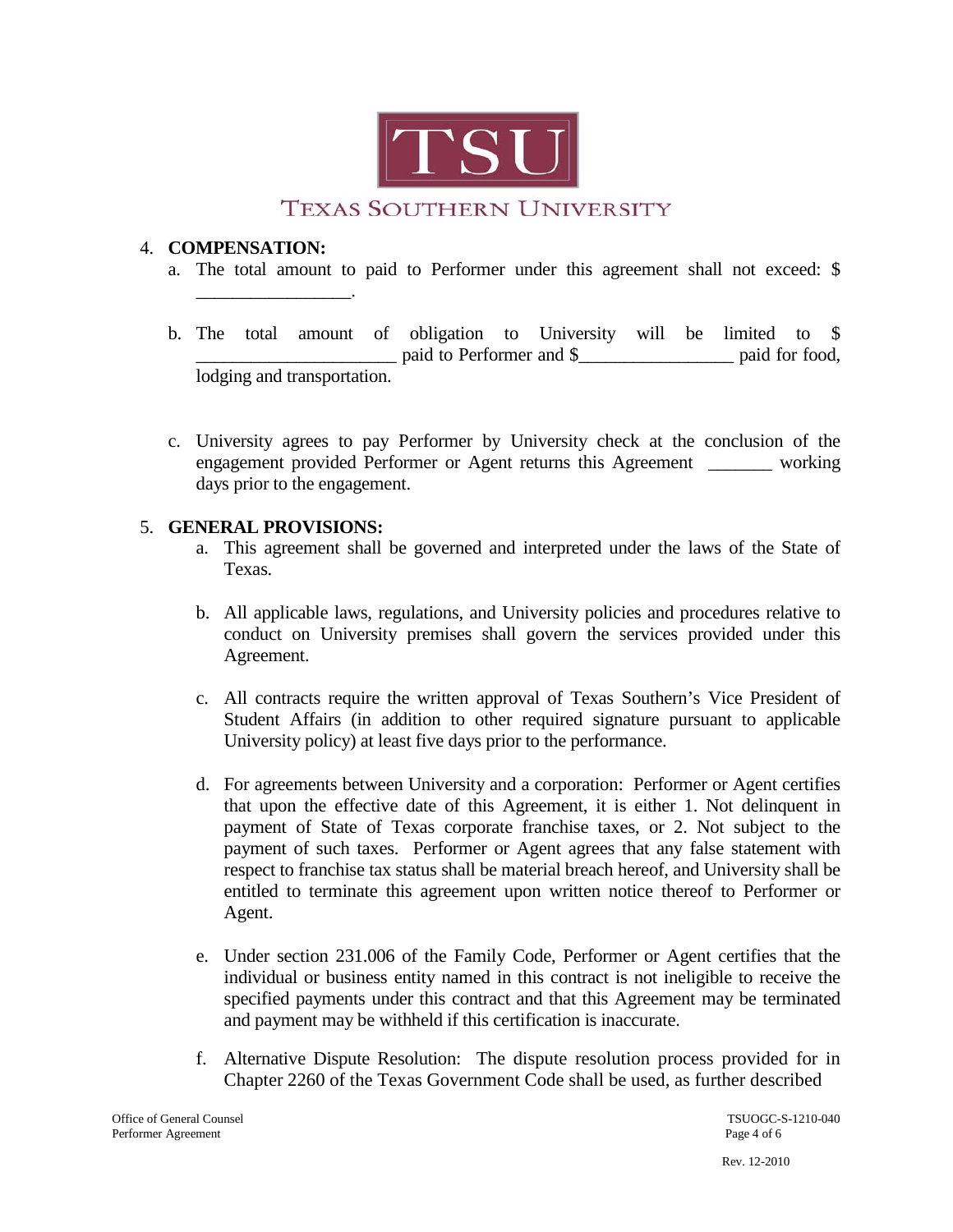

herein, by Texas Southern University ("TSU") and Performer or Agent to attempt to resolve any claim for breach of Contract made by Performer or Agent, to the extent it is applicable to the agreement and not preempted by other law. Except as otherwise provided by law, nothing herein is a waiver by TSU or the State of Texas of the right to seek redress in a court of law.

- g. This agreement and any written modifications of it constitute the sole agreement of Parties; any oral agreements or understandings in conflict with this agreement shall be void.
- h. Any and all modifications of this agreement shall be in writing hereon or attached hereto and signed or initialed by all Parties. Facsimile copies are not acceptable.
- i. The obligations to be performed under this agreement are performable in Harris County, Texas.
- j. All notices and communications between Parties must be directed to the following authorized agents of Parties at the addresses shown below:

| University: | Performer or Agent: |
|-------------|---------------------|
|             |                     |
|             |                     |

- k. The representative of University, in signing this contract, signs it in a representative capacity and does not assume any personal liability for meeting the terms of the Agreement.
- l. Notwithstanding any other provision in this Agreement to the contrary, there shall be no agreement between Parties respecting the subject matter of this document until this document is accepted and signed by all Parties listed below. Agreement may be terminated and payment may be withheld if this certification is inaccurate.
- m. The parties recognize that this contract is based upon the skill and expertise of the parties and therefore agree that the contract and obligations thereunder may not be assigned or delegated without written consent of the other party, except as expressly allowed by this contract.